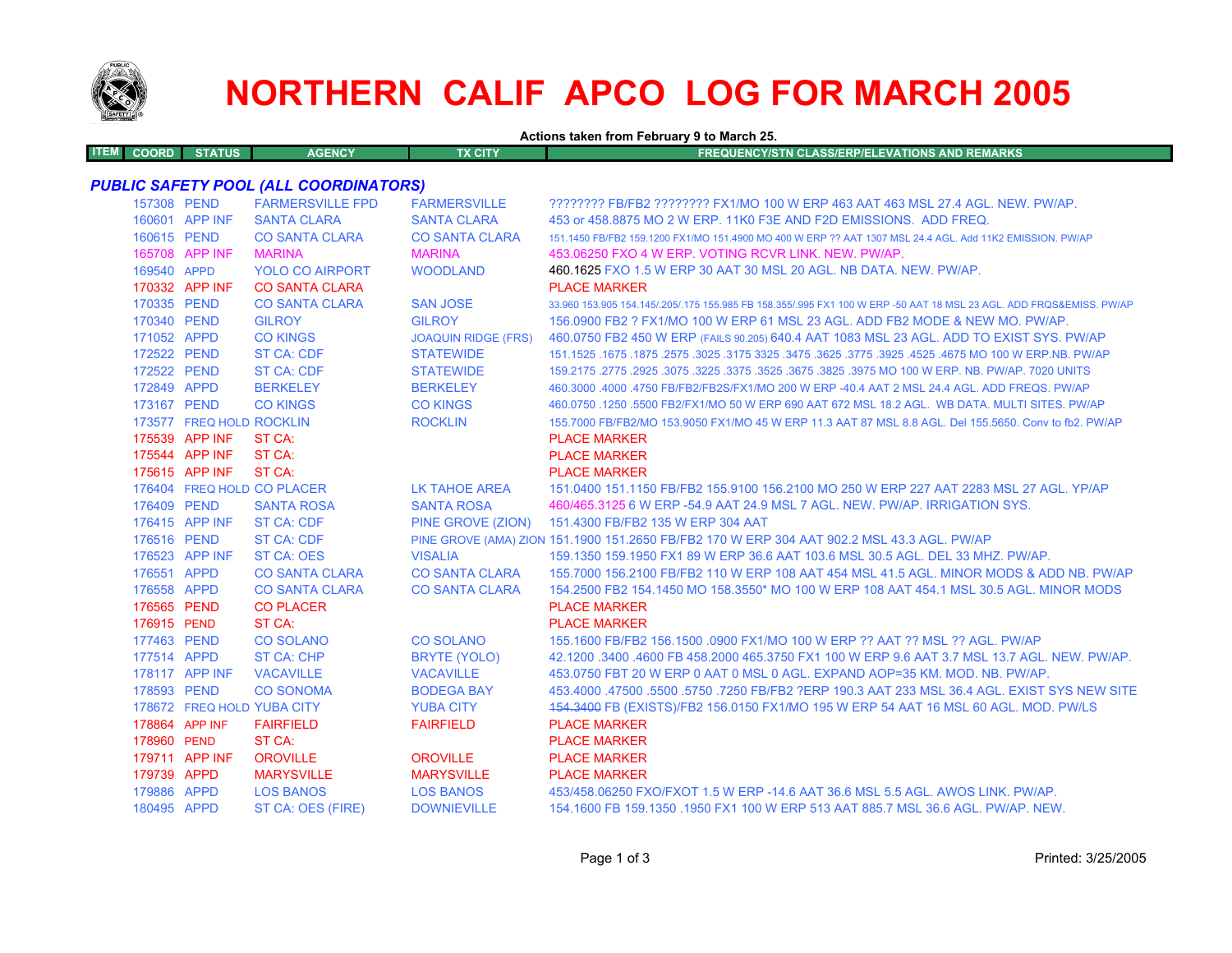#### **Actions taken from February 9 to March 25.**

| <b>ITEM</b> |                  | <b>COORD</b> STATUS              | <b>AGENCY</b>                            | <b>TX CITY</b>            | <b>FREQUENCY/STN CLASS/ERP/ELEVATIONS AND REMARKS</b>                                                 |
|-------------|------------------|----------------------------------|------------------------------------------|---------------------------|-------------------------------------------------------------------------------------------------------|
|             | 180496 APPD      |                                  | ST CA: OES (FIRE)                        |                           | COLUMBIA (TELEGPH) 154.2200 FB 154.1600 FB/FB2 407 W ERP 432 AAT 1139 MSL 24 AGL. MOD/ADD FREQ. PW/AP |
|             | 180558 PEND      |                                  | <b>SANTA CLARA</b>                       | <b>SANTA CLARA</b>        | 153,9650 FB/MO 159,1800 FB/MO 75 W ERP -21.5 AAT 17 MSL 21 AGL, PW/AP, RESTORAL/ADD FREQ.             |
|             | 180574 APPD      |                                  | <b>CO NEVADA</b>                         | <b>GRASS VALLEY</b>       | 154,0550 FB/FB2 158,7300 MO 20 W ERP 9.3 AAT 770 MSL 29 AGL. ADD JAIL CHNL TO EXIST, PW/AP            |
|             | 180697 PEND      |                                  | <b>CO MONTEREY</b>                       | <b>WATSONVILLE</b>        | 154.3700 FB/FB2 240 W ERP 24.7 AAT 141.1 MSL 15.2 AGL. RELOCATE EXISTING, PW/AP.                      |
|             | 180698 APPD      |                                  | <b>CO MONTEREY</b>                       | <b>MONTEREY</b>           | 155.8050 FB/FB2/MO 153.9200 MO 125 W ERP -47.1 AAT 77.7 MSL 6 AGL. RELOCATE. PW/AP                    |
|             |                  | 180609 APP INF                   | <b>CO HUMBOLDT</b>                       | <b>HORSE/PIERCE/PRATT</b> | 460.3500 .4250 .5250 FB2/MO 150 W ERP 770 AAT 14.6 AGL, NEW, PW/AP, MED COMM                          |
|             |                  | 180609 APP INF                   | <b>CO HUMBOLDT</b>                       |                           | HORSE/PIERCE/PRATT INTERSITE LINKS FOR ABOVE. 453.???? OR 90.261. NEW. PW/AP                          |
|             | 180788 PEND      |                                  | <b>CO AMADOR</b>                         | PINE GROVE (ZION)         | 159.1050 FB/FB2 200 W ERP 304.2 AAT 902 MSL 43 AGL, ADD SITE, PW/AP.                                  |
|             | 180823 APPD      |                                  | <b>CO SANTA CLARA</b>                    | <b>LOS ALTOS</b>          | 159.1200 FX1 160 W ERP -99.2 AAT 25.7 MSL 7.3 AGL, RELOCATE, ADD NB, PW/AP,                           |
|             | 181006 APPD      |                                  | <b>GILROY</b>                            | <b>GILROY</b>             | 37,0800 FB/MO 60 W ERP -105.8 AAT 61 MSL 18 AGL. RESTORE, PW/AP.                                      |
|             | 180885 APPD      |                                  | ST CA: CDF                               | <b>SUSANVILLE</b>         | 159,4050 FX1 100 W ERP -247 AAT 1280 MSL 18 AGL, NEW, PW/AP,                                          |
|             | 181043 APPD      |                                  | <b>CO STANISLAUS</b>                     | <b>CO STANISLAUS</b>      | 153.8750 154.0550 155.0100 MO 100 W WB, PW/IMSA, NEW,                                                 |
|             | 181044 APPD      |                                  | <b>CO STANISLAUS</b>                     | PATTERSON (OSO)           | 151,0100 155,0850 FB2 225 W ERP 584.2 AAT 981 MSL 30 AGL. NEW, PW/IMSA                                |
|             |                  | 181073 DENIED                    | <b>ROSEVILLE CEM DIST</b>                | <b>ROSEVILLE</b>          | 460/465.5125 MO 2 W ERP. PW/AASHTO                                                                    |
|             | 181113 APPD      |                                  | <b>RED BLUFF</b>                         | <b>RED BLUFF</b>          | 458.9375 FXOT 20 W ERP. MOD EXISTING. PW/UTC.                                                         |
|             | 181114 APPD      |                                  | <b>CO CALAVERAS</b>                      | <b>CO CALAVERAS</b>       | 453.2500 FB/FB2/FX1/MO 150 W ERP ?? AAT 855 MSL 32 AGL. NEW. PW/AP.                                   |
|             | 181407 APPD      |                                  | ST CA: OES                               | YUBA CITY                 | 159.1950 FX1 100 W ERP 4.9 AAT 16.8 MSL 9.8 AGL, NEW, STATE FIRE SYS, PW/AP                           |
|             | 181192 APPD      |                                  | <b>RED BLUFF</b>                         | <b>RED BLUFF</b>          | 156.1200 FB/MO 110 W ERP -24 AAT 91 MSL 22 AGL. PW/AASHTO.                                            |
|             |                  | 181625 DENIED                    | KINGS RIVER CONSV DIST                   | FRESNO                    | 453.2500 6000 FBT 35 W ERP. GPS/RTK. PW/AASHTO.                                                       |
|             |                  | 181842 APP INF                   | ST CA: P&R                               | SO LK TAHOE               | 453,96250 FXO 4 W ERP, NB, SCADA SYS, NEW, PW/AP.                                                     |
|             | 181774 APPD      |                                  | ST CA: OES                               | <b>STOCKTON</b>           | 154.2200 FB 159.1350 .1950 FX1 100 W ERP 56.1 AAT 0.9 MSL 59.4 AGL, NEW, PW/AP, OES FIRE SYS.         |
|             | 181804 APPD      |                                  | LETTERMAN DIGITAL ARTS CEN SAN FRANCISCO |                           | 453.01250 FB2/MO/FX1 274 W ERP 11.7 AAT 9.5 MSL 13.7 AGL. EXISTS, MOD, NB, YP/ITA                     |
|             | 181879 APPD      |                                  | HANFORD                                  | <b>HANFORD</b>            | 453.6750 FB/FB2/FX1/MO 266 W ERP ??AAT 75 MSL 24 AGL. DEL 460.5750. MOD. PW/AASHTO                    |
|             | 181910 APPD      |                                  | <b>CRESCENT FPD</b>                      | <b>CRESCENT CITY</b>      | 151.1000 FB2/MO 159.0600 FX1/MO 160 W ERP -36 AAT 9.1 MSL 29.5 AGL. MOD/ADD FREQ. PW/IMSA             |
|             | 182362 APPD      |                                  | ST CA: CDF                               | EL DORADO CO              | 154.4300 FBT/FB2T/159.2700 FX1T 8 W ERP, ADD TEMPS TO EXIST SYS, PW/AP.                               |
|             |                  | 182394 APP INF                   | ST CA: CDF                               | PILOT HILL                | 154.4300 FB/FB2 126 W ERP 279 AAT 569.7 MSL 24.4 AGL, MOD-EXIST SYSTEM, PW/AP                         |
|             | 470-512 MHz POOL |                                  |                                          |                           |                                                                                                       |
|             |                  | $now 02$ ann nand $the area$ nac |                                          |                           | hay area (coord chnl) 222 2222 Eh/fh2/fy1/mo 22 W ern 22 Ast 22msl 22sol. Bay inter-agency intercom   |

| nov 02 app pend st ca: oes |                 |                   | bay area (coord chnl) 2??.???? Fb/fb2/fx1/mo ?? W erp ?? Aat ??msl ??agl. Bay inter-agency intercom. |
|----------------------------|-----------------|-------------------|------------------------------------------------------------------------------------------------------|
| 178864 APP INF FAIRFIFI D  |                 | <b>FAIRFIFI D</b> | 222.2222 FB 484.8250 485.3125 MO 45 W ERP 22 AAT 64.6 MSL 15.2 AGL. PW/AP. NEW.                      |
| 180917 PEND                | <b>BRISBANE</b> | <b>BRISBANE</b>   | 000.0000 FB2/FX1/MO 35 W ERP -16.7 AAT 61 MSL 8 AGL. NEW                                             |

# *800 MHz PUBLIC SAFETY (GP, YP, GF, YF)*

| Dec 04 APPD |                | CO CONTRA COSTA CO CONTRA COSTA           |                      | 868.41250 INCR MO COUNT ONLY. GF/AP                                                                          |
|-------------|----------------|-------------------------------------------|----------------------|--------------------------------------------------------------------------------------------------------------|
|             |                | 156156 APP INF CHABOT-LOS POSADAS HAYWARD |                      | ???.???? FB2/MO 65 W ERP ?? AAT 12.1 MSL 10.5 AGL. NEW GP/AP.                                                |
|             |                | 176408 FREQ HLD ST CA: P&R                | PINE GROVE (ZION)    | 856.7375 858.7625 FB/FB2/FX1/MO 184 W ERP 282.9 AAT 902 MSL 43.3 AGL. ADD 2N CHNL MINOR MODS. GP/AP          |
|             | 178312 APP INF | <b>CO SACRAMENTO</b>                      | <b>CO SACRAMENTO</b> | 856.46250 .76250 857.78750 858.21250 860.48750 FB/FB2/MO 450 W ERP 109 AAT 252 MSL 472 AGL. MODS, F1D, GP/AP |
|             | 178316 APP INF | <b>CO SACRAMENTO</b>                      | <b>CO SACRAMENTO</b> | 856.46250 857.48750 859.21250 FB/MO 220 W ERP 41 AAT 79 MSL 47 AGL. MODS. F1D. GP/AP                         |
|             | 178318 APP INF | <b>CO SACRAMENTO</b>                      | <b>CO SACRAMENTO</b> | 857.43750 FB/MO 200 W ERP 32 AAT 54 MSL 30.5 AGL, MODS, F1D, GP/AP                                           |
|             | 178522 APP INF | <b>CO SACRAMENTO</b>                      |                      | CO SAC&ROSEVILLE 858/859.21250 FB/MO 200 W ERP V AAT 90.2 MSL 55 AGL. ADD SITES, GP/AP.                      |
| 179923 APPD |                | ST CA: DOT                                |                      | OAKHURST (DWOOD) 857 & 859.7350 FB/FB2/FX1 80 W ERP 575.5 AAT 1383.8 MSL 30.5 AGL. MOD EXIXT. GP/AP.         |
|             | 180044 APP INF | <b>CO NAPA</b>                            | <b>BERRYESSA PK</b>  | 856,96250 FB 280 W ERP 647.2 AAT 932 MSL 6.1 AGL, ADD TO EXIST, GP/AP, MOB DATA,                             |
| 180569 APPD |                | <b>BAY AREA RAPID TD</b>                  | <b>BAY AREA</b>      | INCREASE MO COUNT. YF. MOD.                                                                                  |
| 180559 PEND |                | CO CONTRA COSTA                           |                      | RICHMOND/HERCULE: 859.46250 FB/MO 250 W ERP 148 AAT 204 MSL 15 AGL. NEW. GP/AP.                              |
|             |                |                                           |                      |                                                                                                              |

 $\mathcal{L}_{\mathcal{A}}$